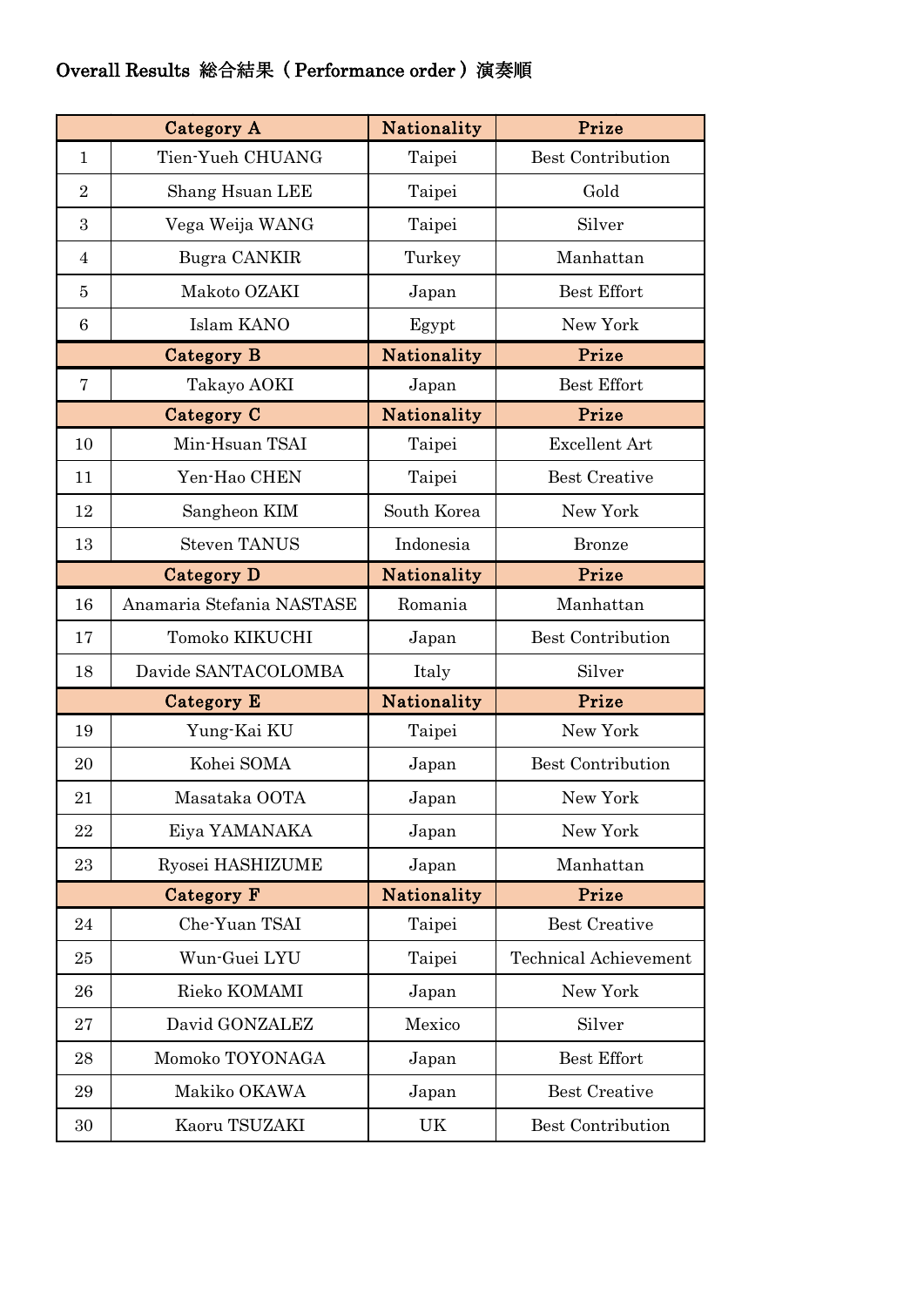## Prizes for each Category カテゴリー別結果 ( Performance order ) 演奏順

| Category A        |                           | Nationality | Prize         |
|-------------------|---------------------------|-------------|---------------|
| $\mathbf{1}$      | Tien-Yueh CHUANG          | Taipei      | New York      |
| $\overline{2}$    | Shang Hsuan LEE           | Taipei      | Gold          |
| 3                 | Vega Weija WANG           | Taipei      | Silver        |
| $\overline{4}$    | Bugra CANKIR              | Turkey      | <b>Bronze</b> |
| 5                 | Makoto OZAKI              | Japan       | Manhattan     |
| 6                 | Islam KANO                | Egypt       | Silver        |
|                   | Category B                | Nationality | Prize         |
| 7                 | Takayo AOKI               | Japan       | Silver        |
|                   | Category C                | Nationality | Prize         |
| 10                | Min-Hsuan TSAI            | Taipei      | New York      |
| 11                | Yen-Hao CHEN              | Taipei      | <b>Bronze</b> |
| 12                | Sangheon KIM              | South Korea | Silver        |
| 13                | <b>Steven TANUS</b>       | Indonesia   | Gold          |
| <b>Category D</b> |                           | Nationality | Prize         |
| 16                | Anamaria Stefania NASTASE | Romania     | Silver        |
| 17                | Tomoko KIKUCHI            | Japan       | <b>Bronze</b> |
| 18                | Davide SANTACOLOMBA       | Italy       | Gold          |
|                   | Category E                | Nationality | Prize         |
| 19                | Yung-Kai KU               | Taipei      | Gold          |
| 20                | Kohei SOMA                | Japan       | Manhattan     |
| 21                | Masataka OOTA             | Japan       | Silver        |
| 22                | Eiya YAMANAKA             | Japan       | New York      |
| 23                | Ryosei HASHIZUME          | Japan       | <b>Bronze</b> |
| <b>Category F</b> |                           | Nationality | Prize         |
| 24                | Che-Yuan TSAI             | Taipei      | <b>Bronze</b> |
| 25                | Wun-Guei LYU              | Taipei      | New York      |
| 26                | Rieko KOMAMI              | Japan       | Silver        |
| 27                | David GONZALEZ            | Mexico      | Gold          |
| 28                | Momoko TOYONAGA           | Japan       | New York      |
| 29                | Makiko OKAWA              | Japan       | New York      |
| 30                | Kaoru TSUZAKI             | UK          | <b>Bronze</b> |